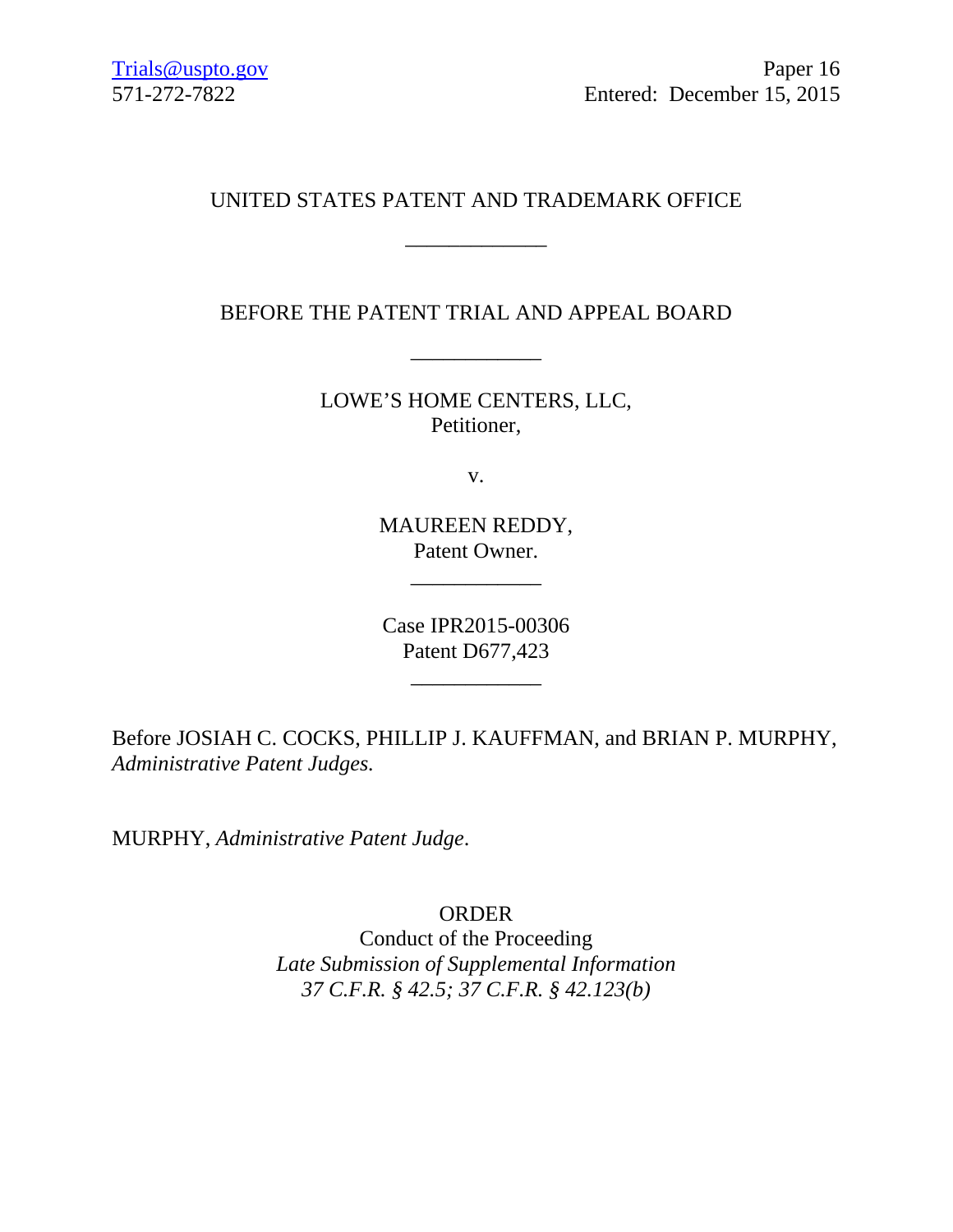On December 8, 2015 at 9:20 p.m., Patent Owner Maureen Reddy ("Patent Owner") sent an email to the Board with Patent Owner's proposed demonstrative exhibits attached, pursuant to our oral hearing Order. Paper 14, 2 ("Hearing Order" or "Order"). On December 9, 2015 at 4:13 p.m., Petitioner Lowe's Home Centers, LLC ("Petitioner") sent an email to the Board with Petitioner's Objections to Patent Owner's demonstrative exhibits 27–31 attached, pursuant to our Hearing Order. Order, 3. Petitioner indicated that the parties were unable to resolve the objections.

On December 10, 2015, we sustained Petitioner's objections to demonstrative exhibits 27, 30, and 31, and ordered the parties to be prepared to argue, after the conclusion of oral arguments on December 11, 2015, whether the statements, images, and documents referenced in demonstrative exhibits 28 and 29 were appropriately the subject of a motion by Patent Owner for late submission of supplemental information under  $\S$  42.[1](#page-1-0)23(b).<sup>1</sup>

On December 11, 2015, we heard oral argument from the parties regarding the statements, images, and documents referenced in demonstrative exhibits 28 and [2](#page-1-1)9.<sup>2</sup> Patent Owner confirmed that she was requesting authorization to file a motion for late submission of supplemental information under § 42.123(b) in an effort to have the statements, images, and documents referenced in demonstrative exhibits 28 and 29 made of record in this proceeding. Petitioner opposed authorization of such a motion.

<span id="page-1-0"></span> $\frac{1}{1}$  The parties were informed of this decision by email on December 10, 2015 and at the oral hearing. An order with this guidance was filed the next day. *See* Paper 15.

<span id="page-1-1"></span> $^{2}$  A transcript of the proceeding is being prepared by the court reporter but is not yet available.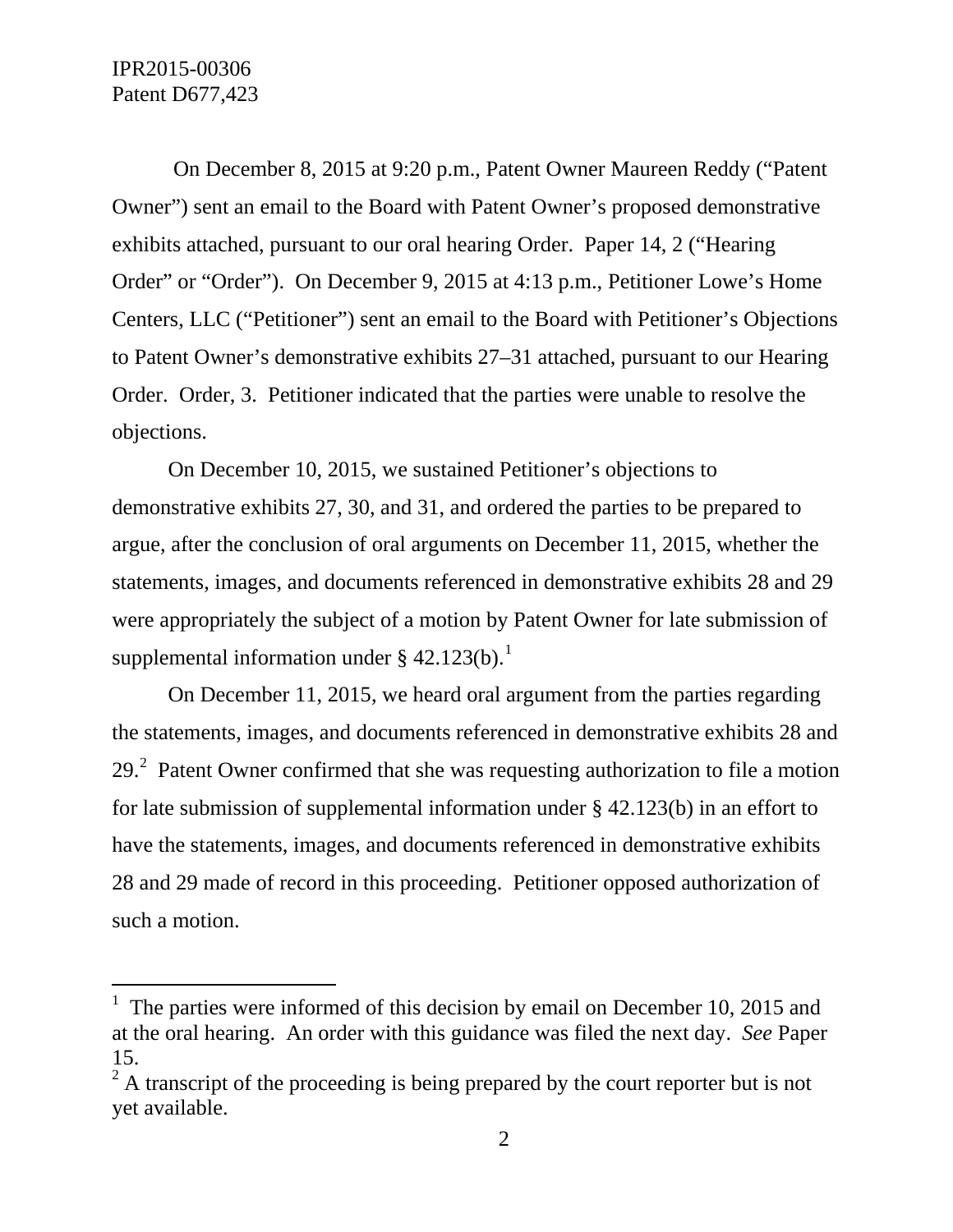### IPR2015-00306 Patent D677,423

Under 37 C.F.R. § 42.123(b), a motion to submit supplemental information must show why the supplemental information reasonably could not have been obtained earlier and that consideration of the supplemental information would be in the interests of justice. The statements, images, and documents referenced in demonstrative exhibits 28 and 29 relate to Patent Owner's allegations of copying by Petitioner and/or Petitioner's lighting vendor. Resp. 36–40. Patent Owner represents that she first became aware of the images and documents in late September 2015, approximately three months after Patent Owner filed her Corrected Response in this proceeding on June 30, 2015 (Paper 10). Patent Owner further represents that the images and documents were not previously available to her. Patent Owner also indicates that her statements concerning alleged copying, made in her Corrected Response (pages 36–40), are supported by her sworn deposition testimony in a co-pending district court action between the parties, *Reddy v. Lowe's Companies, Inc.*, No. 13-CV-13016-IT (D. Mass. Nov. 25, 2013).

Patent Owner's deposition testimony was submitted by Petitioner in this proceeding (Ex. 1009) and relied upon by Petitioner in support of its Reply to Patent Owner's Response. Paper 11, 2–3. A review of Patent Owner's sworn deposition testimony indicates that the testimony was taken in accordance with our rules. 37 C.F.R. § 42.53(f); Ex. 1009, 6:1–7:14, 93:19–139:22, 221–222. Patent Owner's deposition testimony is contrary to Petitioner's assertion that there is no evidence in the record to support Patent Owner's allegations. *See* Reply 14–15. Petitioner also specifically objects to the proposed supplemental information as untimely, not in the evidentiary record, not presented in Patent Owner's briefing before the Board, and, in certain aspects, protected as confidential business information in the co-pending district court action.

3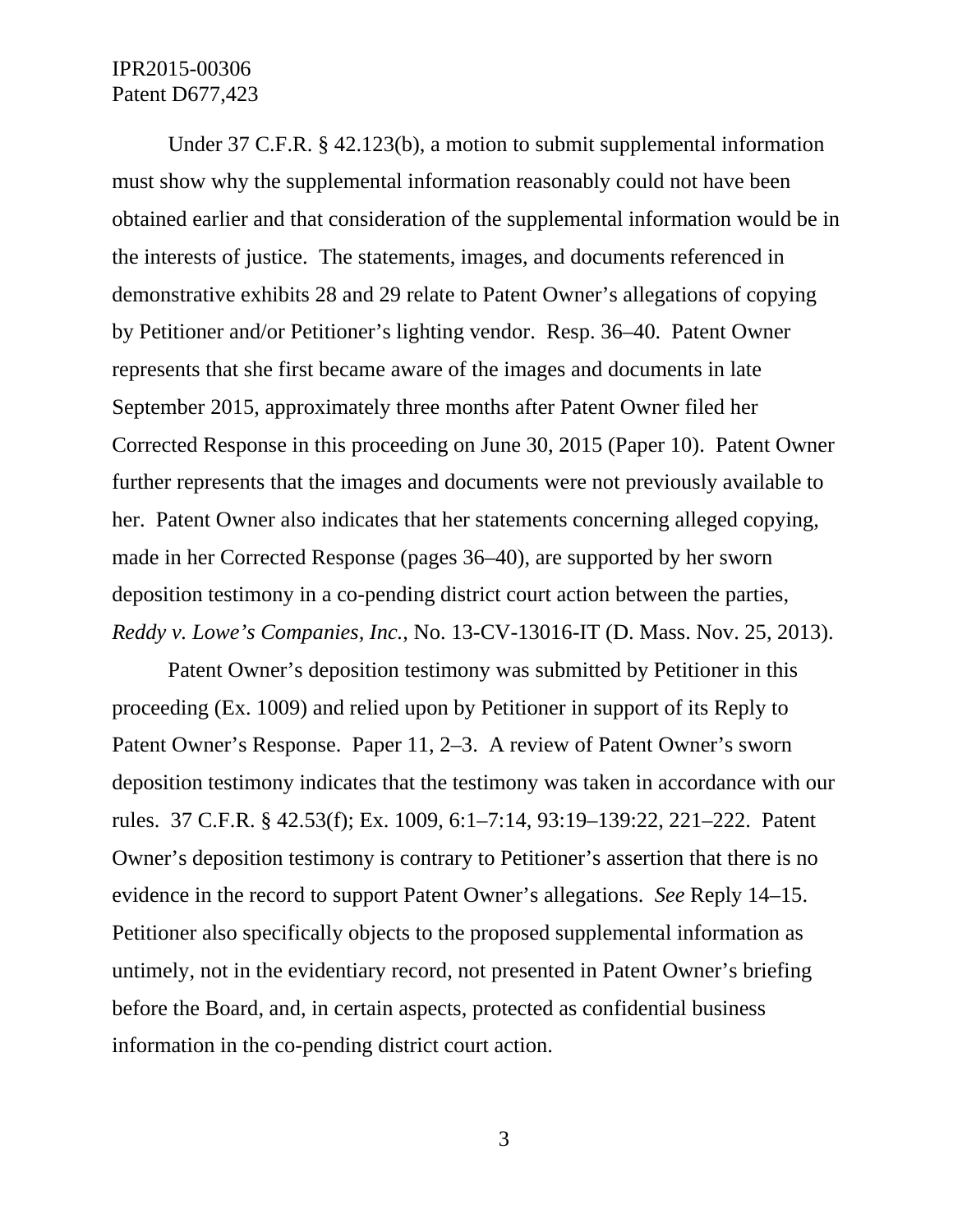## IPR2015-00306 Patent D677,423

Having considered the preliminary arguments of the parties, we are persuaded that Patent Owner has made a sufficient showing for us to authorize filing of a motion for late submission of supplemental information under § 42.123(b). Patent Owner's allegations and arguments bear on the question of whether the design claimed in Patent Owner's U.S. Patent D677,423 ("the '423 patent") is obvious over the Cohrs reference,<sup>[3](#page-3-0)</sup> as asserted by Petitioner. Pet. 22– 23; Reply 12–15. Evidence of secondary considerations, such as copying, "must be considered before determining whether the claimed invention would have been obvious to one of skill in the art at the time of invention." *Apple, Inc. v. ITC*, 725 F.3d 1356, 1365 (Fed. Cir. 2013). Therefore, Patent Owner will be given the opportunity to make the requested motion pursuant to 37 C.F.R. § 42.123(b).

Patent Owner's motion must: i) separately identify all proposed images and documents that form the supplemental information, ii) provide evidentiary support to authenticate all images and documents pursuant to Fed. R. Evid. 901, in the form of a declaration[s] subject to the penalty of perjury (28 U.S.C. § 1746), sworn deposition testimony, or the like, iii) make any statements of fact in a declaration subject to the penalty of perjury, and iv) explain why "the supplemental information reasonably could not have been obtained earlier, and that consideration of the supplemental information would be in the interests-of-justice." 37 C.F.R. § 42.123(b). In view of Petitioner's objections based on the designation of certain supplemental information as confidential information pursuant to a protective order in the co-pending district court action, the Board also will require Patent Owner to file a motion to seal confidential information pursuant to 37 C.F.R. § 42.14 and for entry of the Board's Default Protective Order, set forth in Appendix B to the Office

<span id="page-3-0"></span> $3$  U.S. Patent No. 7,156,537 to Cohrs, issued on January 2, 2007. Ex. 1002.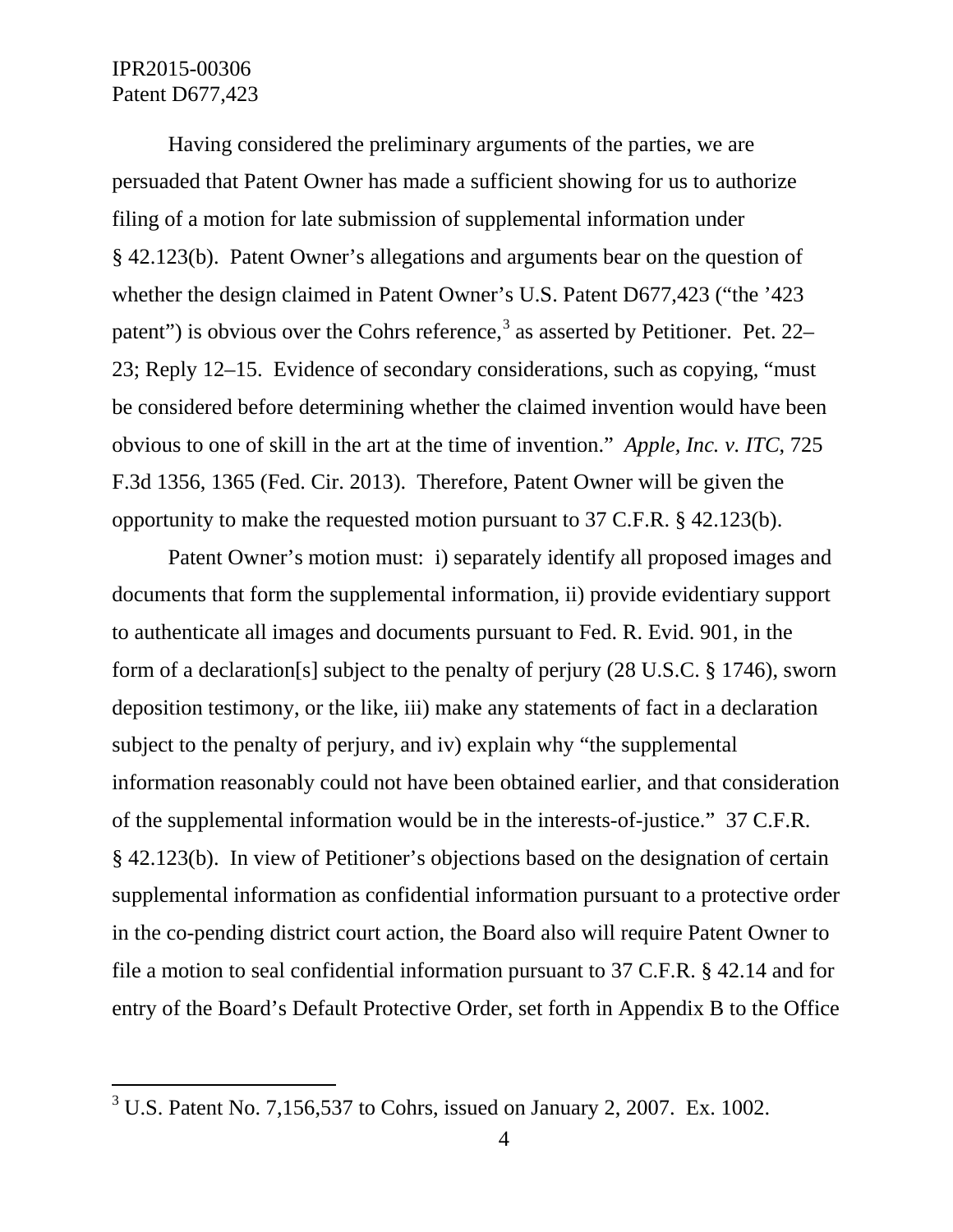### IPR2015-00306 Patent D677,423

Patent Trial Practice Guide, pursuant to 37 C.F.R. § [4](#page-4-0)2.54(a).<sup>4</sup> Instructions for filing a motion to seal and for entry of the default protective order may be found in the Office Trial Practice Guide at Fed. Reg. Vol. 77, No. 157, 48756, 48760–61, 48769–71 (August 14, 2012). We include the URL link for ease of access. [http://www.uspto.gov/sites/default/files/ip/boards/bpai/trial\\_practice\\_guide](http://www.uspto.gov/sites/default/files/ip/boards/bpai/trial_practice_guide_74_fr_48756_081412.pdf) [\\_74\\_fr\\_48756\\_081412.pdf](http://www.uspto.gov/sites/default/files/ip/boards/bpai/trial_practice_guide_74_fr_48756_081412.pdf) 

Patent Owner and Petitioner are reminded to prepare, execute and file the Standard Acknowledgement Form as an exhibit in this proceeding. *Id.* at 48771.

For the reasons given above, it is:

ORDERED that Patent Owner is authorized to file a Motion for Late Submission of Supplemental Information, along with any supporting declaration[s] and evidence, not later than December 30, 2015, such motion not to exceed seven (7) pages;

FURTHER ORDERED that Petitioner is authorized to file an Opposition to Patent Owner's Motion for Late Submission of Supplemental Information, along with any supporting declaration[s] and evidence, not later than fifteen (15) days after Patent Owner submits her motion, such opposition not to exceed seven (7) pages;

FURTHER ORDERED that Patent Owner shall not file any reply to Petitioner's opposition papers without authorization from the Board;

<span id="page-4-0"></span> $4$  The Board understands from Petitioner's argument that there may be an objection to Patent Owner's use of certain supplemental information in this proceeding, because the information was designated as confidential information pursuant to a protective order in the co-pending district court litigation. Resolution of any such objection is within the province and power of the district court, not the Board.